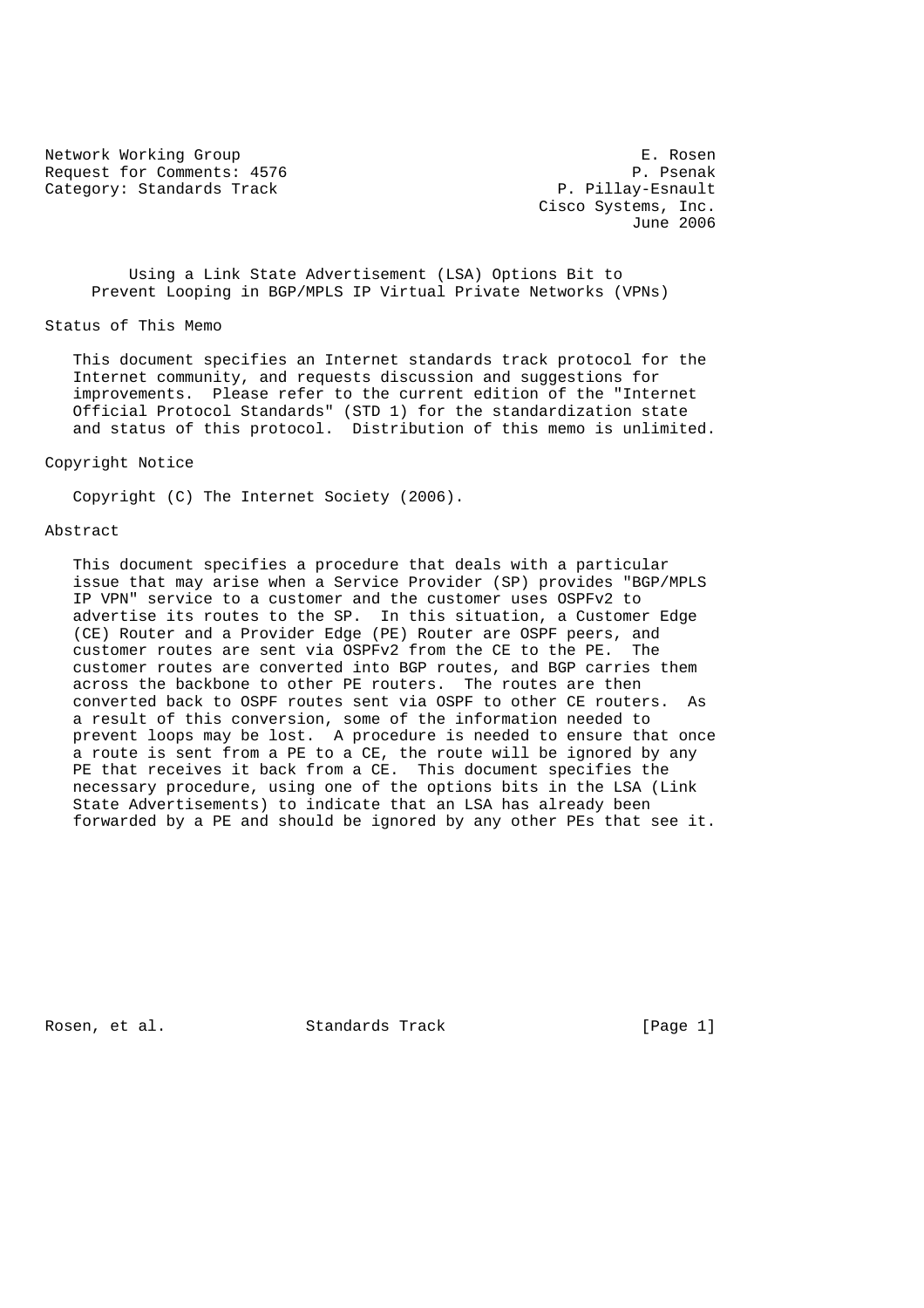Table of Contents

| 4. Using the LSA Options to Prevent Loops 4 |  |
|---------------------------------------------|--|
|                                             |  |
|                                             |  |
|                                             |  |

# 1. Introduction

 [VPN] describes a method by which a Service Provider (SP) can use its IP backbone to provide an "IP VPN" service to customers. In that sort of service, a customer's edge devices (CE devices) are connected to the provider's edge routers (PE routers). Each CE device is in a single Virtual Private Network (VPN). Each PE device may attach to multiple CEs of the same or of different VPNs. A VPN thus consists of a set of "network segments" connected by the SP's backbone.

 A CE exchanges routes with a PE, using a routing protocol to which the customer and the SP jointly agree. The PE runs that routing protocol's decision process (i.e., it performs the routing computation) to determine the set of IP address prefixes for which the following two conditions hold:

- Each address prefix in the set can be reached via that CE.
- The path from that CE to each such address prefix does NOT include the SP backbone (i.e., it does not include any PE routers).

 The PE routers that attach to a particular VPN redistribute routes to these address prefixes into BGP, so that they can use BGP to distribute the VPN's routes to each other. BGP carries these routes in the "VPN-IPv4 address family", so that they are distinct from ordinary Internet routes. The VPN-IPv4 address family also extends the IP addresses on the left so that address prefixes from two different VPNs are always distinct to BGP, even if both VPNs use the same piece of the private RFC 1918 address space. Thus, routes from different VPNs can be carried by a single BGP instance and can be stored in a common BGP table without fear of conflict.

 If a PE router receives a particular VPN-IPv4 route via BGP, and if that PE is attached to a CE in the VPN to which the route belongs, then BGP's decision process may install that route in the BGP route table. If so, the PE translates the route back into an IP route and

Rosen, et al. Standards Track [Page 2]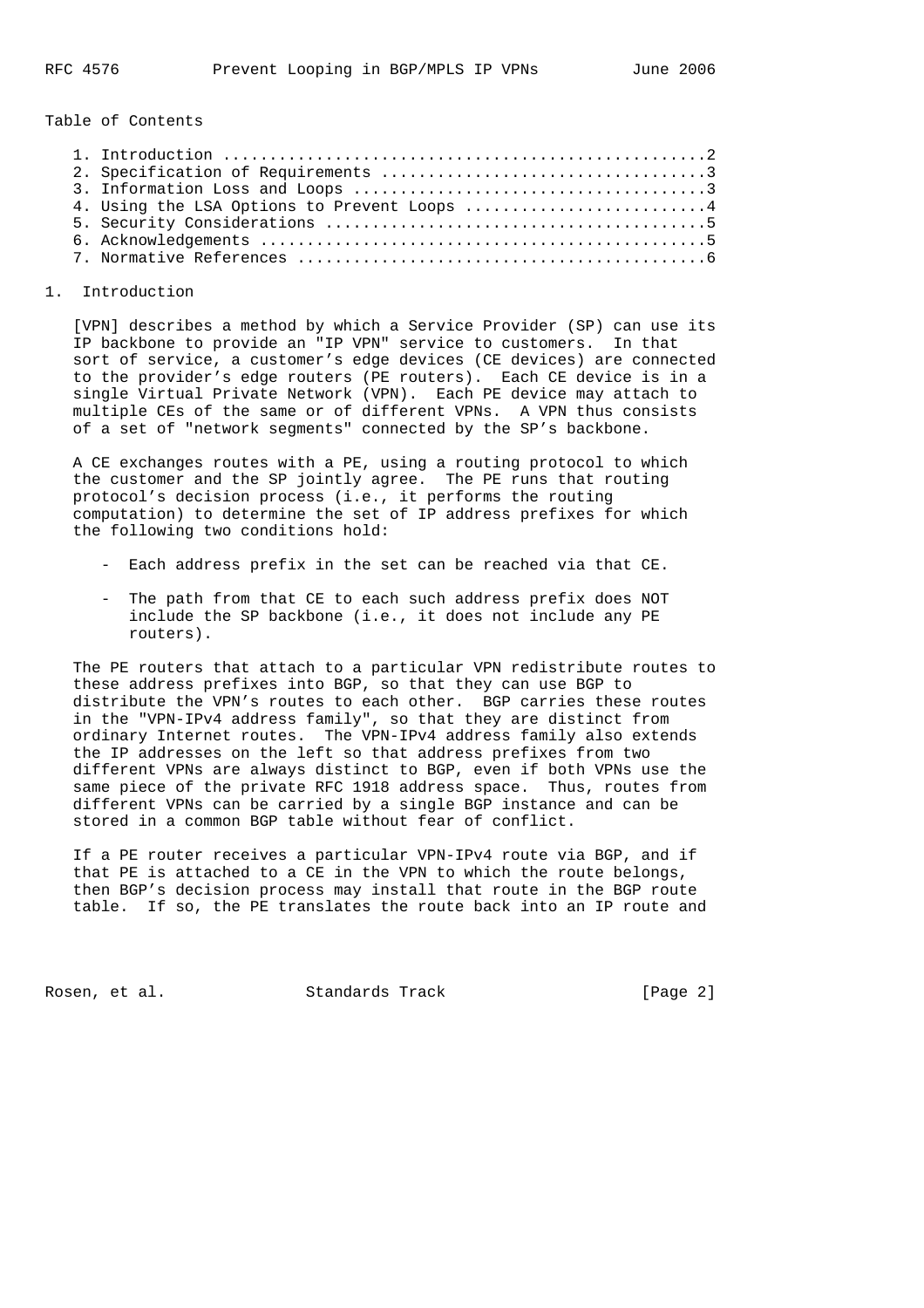redistributes it to the routing protocol that is running on the link to that CE.

 This methodology provides a "peer model". CE routers peer with PE routers, but CE routers at different sites do not peer with each other.

 If a VPN uses OSPFv2 as its internal routing protocol, it is not necessarily the case that the CE routers of that VPN use OSPFv2 to peer with the PE routers. Each site in a VPN can use OSPFv2 as its intra-site routing protocol while using BGP or RIP (for example) to distribute routes to a PE router. However, it is certainly convenient when OSPFv2 is being used intra-site to use it on the PE- CE link as well, and [VPN] explicitly allows this. In this case, a PE will run a separate instance of OSPFv2 for each VPN that is attached to the PE; the PE will in general have multiple VPN-specific OSPFv2 routing tables.

 When OSPFv2 is used on a PE-CE link that belongs to a particular VPN, the PE router must redistribute to that VPN's OSPFv2 instance certain routes that have been installed in the BGP routing table. Similarly, a PE router must redistribute to BGP routes that have been installed in the VPN-specific OSPF routing tables. Procedures for this are specified in [VPN-OSPF].

 The routes that are redistributed from BGP to OSPFv2 are advertised in LSAs that are originated by the PE. The PE acts as an OSPF border router, advertising some of these routes in AS-external LSAs, and some in summary LSAs, as specified in [VPN-OSPF].

 Similarly, when a PE router receives an LSA from a CE router, it runs the OSPF routing computation. Any route that gets installed in the OSPF routing table must be translated into a VPN-IPv4 route and then redistributed into BGP. BGP will then distribute these routes to the other PE routers.

## 2. Specification of Requirements

 The key words "MUST", "MUST NOT", "REQUIRED", "SHALL", "SHALL NOT", "SHOULD", "SHOULD NOT", "RECOMMENDED", "MAY", and "OPTIONAL" in this document are to be interpreted as described in RFC 2119.

# 3. Information Loss and Loops

 A PE, say PE1, may learn a route to a particular VPN-IPv4 address prefix via BGP. This may cause it to generate a summary LSA or an AS-external LSA in which it reports that address prefix. This LSA may then be distributed to a particular CE, say CE1. The LSA may

Rosen, et al. Standards Track [Page 3]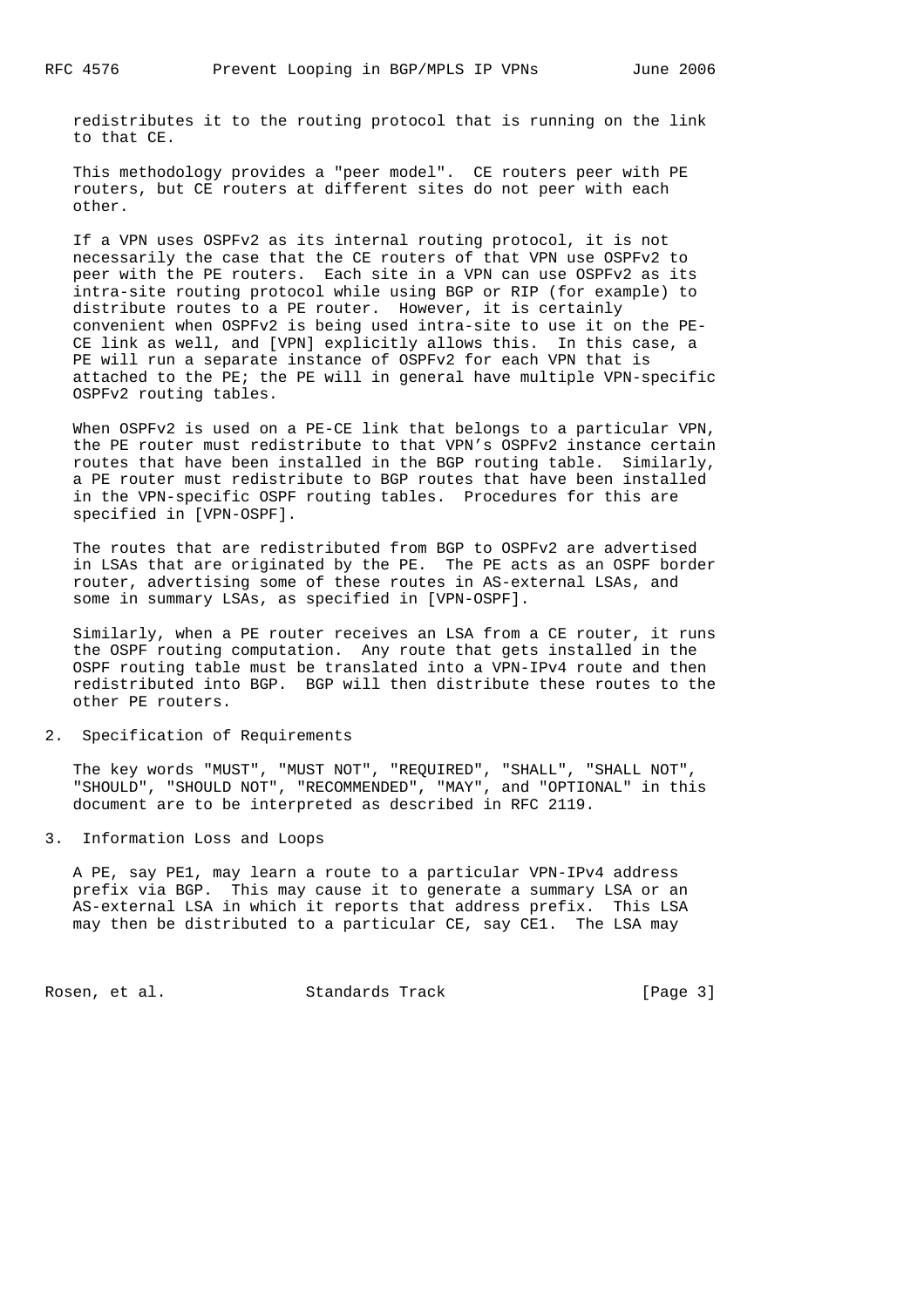then be distributed throughout a particular OSPF area, reaching another CE, say CE2. CE2 may then distribute the LSA to another PE, say PE2.

 As stated in the previous section, PE2 must run the OSPF routing computation to determine whether a particular address prefix, reported in an LSA from CE2, is reachable from CE2 via a path that does not include any PE router. Unfortunately, there is no standard way to do this. The OSPFv2 LSAs do not necessarily carry the information needed to enable PE2 to determine that the path to address prefix X in a particular LSA from CE2 is actually a path that includes, say PE1. If PE2 then leaks X into BGP as a VPN-IPv4 route, then PE2 is violating one of the constraints for loop-freedom in BGP; viz., that routes learned from a particular BGP domain are not redistributed back into that BGP domain. This could cause a routing loop to be created.

 It is therefore necessary to have a means by which an LSA may carry the information that a particular address prefix has been learned from a PE router. Any PE router that receives an LSA with this information would omit the information in this LSA from its OSPF routing computation, and thus it would not leak the information back into BGP.

 When a PE generates an AS-external LSA, it could use a distinct tag value to indicate that the LSA is carrying information about an address prefix for whom the path includes a PE router. However, this method is not available in the case where the PE generates a Summary LSA. Per [VPN-OSPF], each PE router must function as an OSPF area 0 router. If the PE-CE link is an area 0 link, then it is possible for the PE to receive, over that link, a summary LSA that originated at another PE router. Thus, we need some way of marking a summary LSA to indicate that it is carrying information about a path via a PE router.

4. Using the LSA Options to Prevent Loops

 The high-order bit of the LSA Options field (a previously unused bit) is used to solve the problem described in the previous section. We refer to this bit as the DN bit. When a type 3, 5, or 7 LSA is sent from a PE to a CE, the DN bit MUST be set. The DN bit MUST be clear in all other LSA types.

Rosen, et al. Standards Track [Page 4]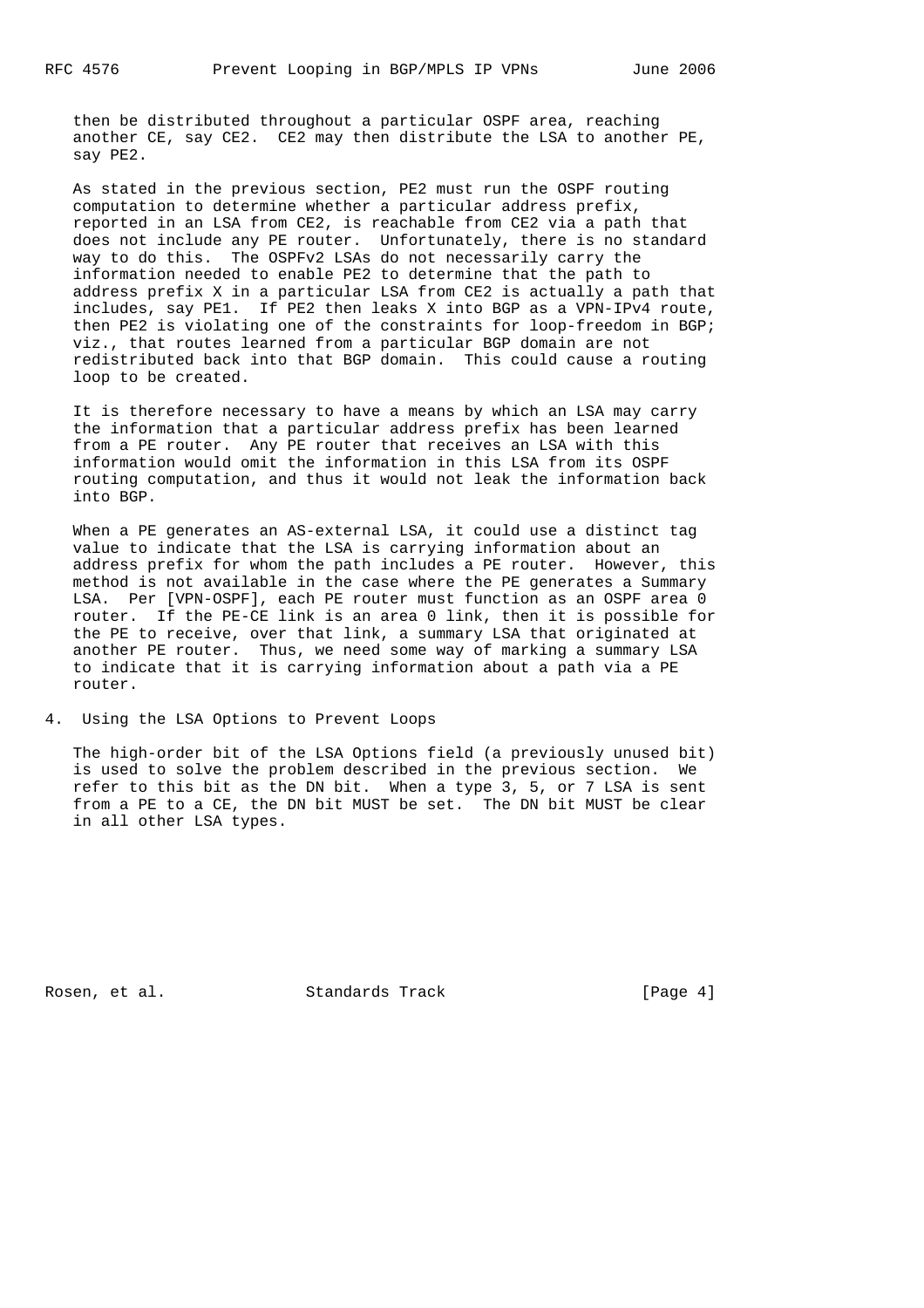|  |  | $ DN $ *   DC   EA   N/P   MC   E   * |  |  |
|--|--|---------------------------------------|--|--|
|  |  |                                       |  |  |

# Options Field with DN Bit (RFC 2328, Section A.2)

When the PE receives, from a CE router, a type 3, 5, or 7 LSA with the DN bit set, the information from that LSA MUST NOT be used during the OSPF route calculation. As a result, the LSA is not translated into a BGP route. The DN bit MUST be ignored in all other LSA types.

 This prevents routes learned via BGP from being redistributed to BGP. (This restriction is analogous to the usual OSPF restriction that inter-area routes that are learned from area 0 are not passed back to area 0.)

 Note that the DN bit has no other effect on LSA handling. In particular, an LSA with the DN bit set will be put in the topological database, aged, flooded, etc., just as if DN were not set.

5. Security Considerations

 An attacker may cause the DN bit to be set, in an LSA traveling from CE to PE, when the DN bit should really be clear. This may cause the address prefixes mentioned in that LSA to be unreachable from other sites of the VPN. Similarly, an attacker may cause the DN bit to be clear, in an LSA traveling in either direction, when the DN bit should really be set. This may cause routing loops for traffic that is destined to the address prefixes mentioned in that LSA.

 These possibilities may be eliminated by using cryptographic authentication as specified in Section D of [OSPFv2].

6. Acknowledgements

 The idea of using the high-order options bit for this purpose is due to Derek Yeung. Thanks to Yakov Rekhter for his contribution to this work. We also wish to thank Acee Lindem for his helpful comments.

Rosen, et al. Standards Track [Page 5]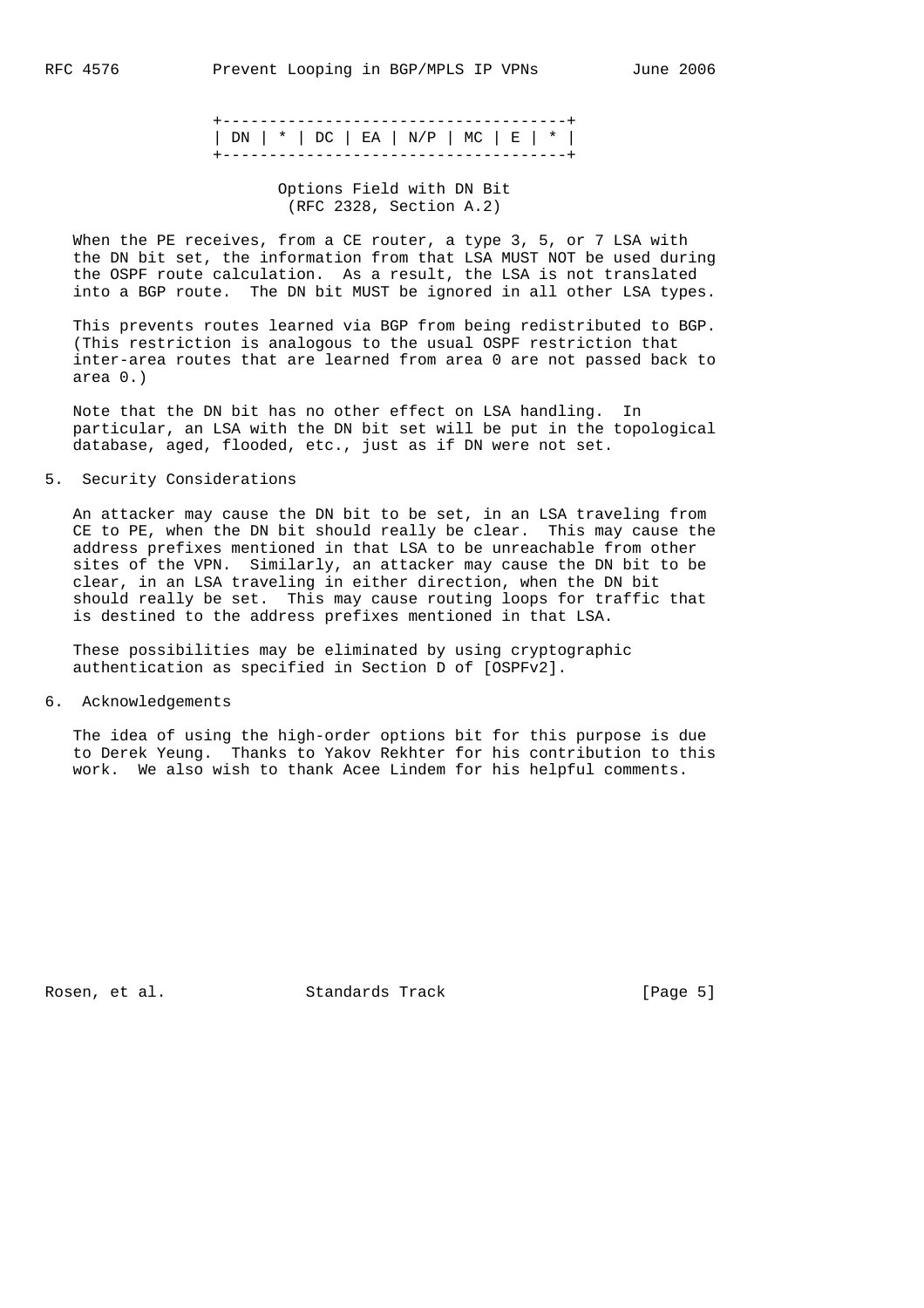7. Normative References

- [OSPFv2] Postel, J., "Suggested Telnet Protocol Changes", RFC 328, April 1972.
- [VPN] Rosen, E. and Y. Rekhter, "BGP/MPLS IP Virtual Private Networks (VPNs)", RFC 4364, February 2006.
- [VPN-OSPF] Rosen, E., Psenak, P., and P. Pillay-Esnault, "OSPF as the Provider/Customer Edge Protocol for BGP/MPLS IP Virtual Private Networks (VPNs)", RFC 4577, June 2006.

Authors' Addresses

 Eric C. Rosen Cisco Systems, Inc. 1414 Massachusetts Avenue Boxborough, MA 01719

EMail: erosen@cisco.com

 Peter Psenak Cisco Systems BA Business Center, 9th Floor Plynarenska 1 Bratislava 82109 Slovakia

EMail: ppsenak@cisco.com

 Padma Pillay-Esnault Cisco Systems 3750 Cisco Way San Jose, CA 95134

EMail: ppe@cisco.com

Rosen, et al. Standards Track [Page 6]